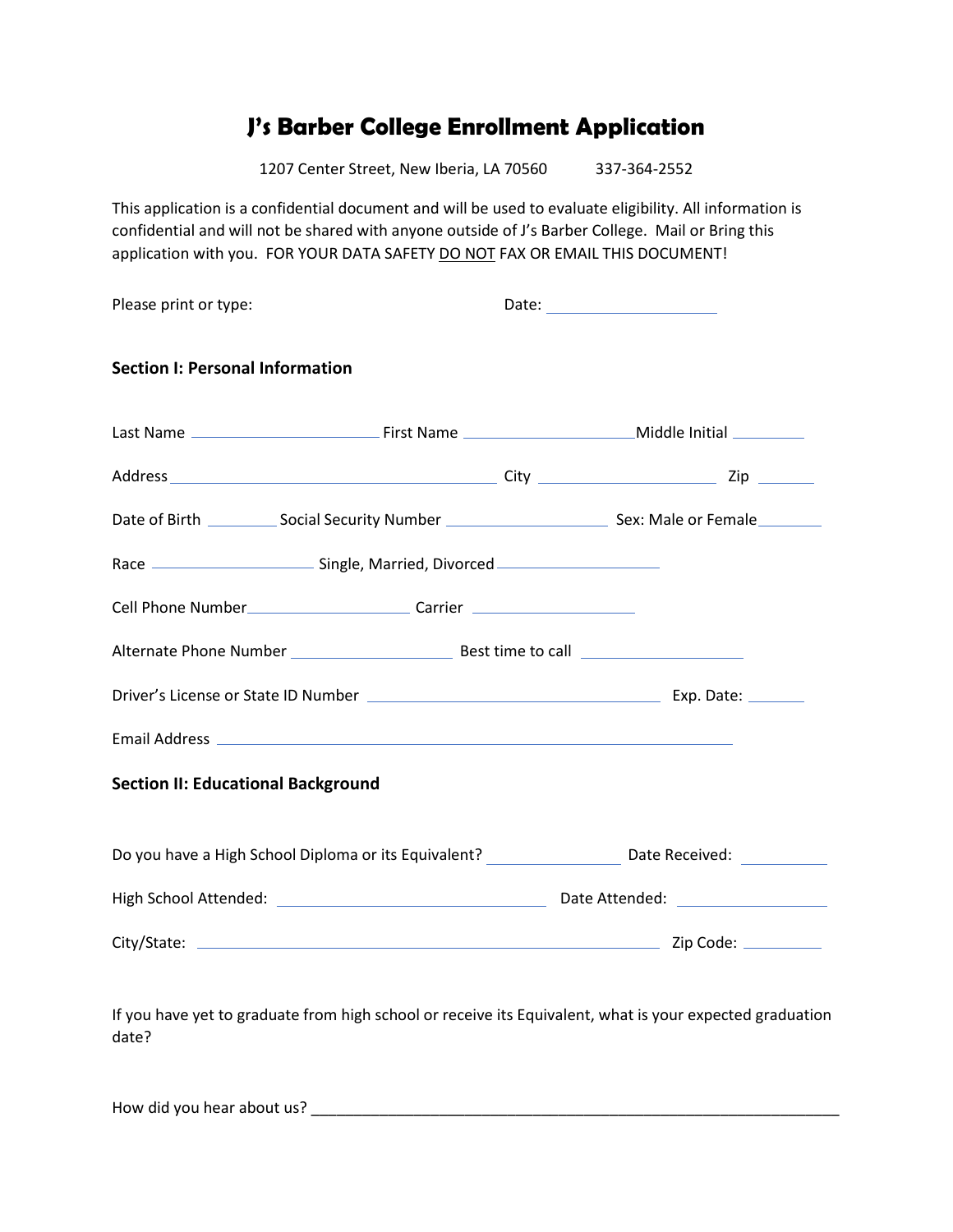## **Section III: College Program**

|                                               | Course of Interest: ___________________________________(Barbering or Instructor Trainee)                        |                                                                                                                                                                                                                                                                                                 |
|-----------------------------------------------|-----------------------------------------------------------------------------------------------------------------|-------------------------------------------------------------------------------------------------------------------------------------------------------------------------------------------------------------------------------------------------------------------------------------------------|
|                                               |                                                                                                                 | <u> 1989 - Jan Stein Stein Stein Stein Stein Stein Stein Stein Stein Stein Stein Stein Stein Stein Stein Stein S</u>                                                                                                                                                                            |
|                                               |                                                                                                                 | Note: As part of the enrollment process an application and registration fee is applicable. A down<br>payment may also be required to start the college program depending on your aid package, The<br>amounts are subject to change. Please consult financial aid for your exact payment amount. |
| <b>Emergency Contact:</b>                     |                                                                                                                 |                                                                                                                                                                                                                                                                                                 |
|                                               |                                                                                                                 |                                                                                                                                                                                                                                                                                                 |
| <b>Section IV: References</b>                 |                                                                                                                 |                                                                                                                                                                                                                                                                                                 |
| Please provide a list of three (3) references |                                                                                                                 |                                                                                                                                                                                                                                                                                                 |
| Name:                                         |                                                                                                                 |                                                                                                                                                                                                                                                                                                 |
|                                               |                                                                                                                 |                                                                                                                                                                                                                                                                                                 |
|                                               |                                                                                                                 |                                                                                                                                                                                                                                                                                                 |
|                                               | Relationship: 2000 Contract Contract Contract Contract Contract Contract Contract Contract Contract Contract Co |                                                                                                                                                                                                                                                                                                 |
|                                               |                                                                                                                 |                                                                                                                                                                                                                                                                                                 |
|                                               |                                                                                                                 |                                                                                                                                                                                                                                                                                                 |
|                                               |                                                                                                                 | Please give us a brief idea of why you have chosen to become a professional barber or barber instructor.                                                                                                                                                                                        |
|                                               |                                                                                                                 |                                                                                                                                                                                                                                                                                                 |
|                                               |                                                                                                                 |                                                                                                                                                                                                                                                                                                 |
|                                               |                                                                                                                 |                                                                                                                                                                                                                                                                                                 |
|                                               |                                                                                                                 |                                                                                                                                                                                                                                                                                                 |